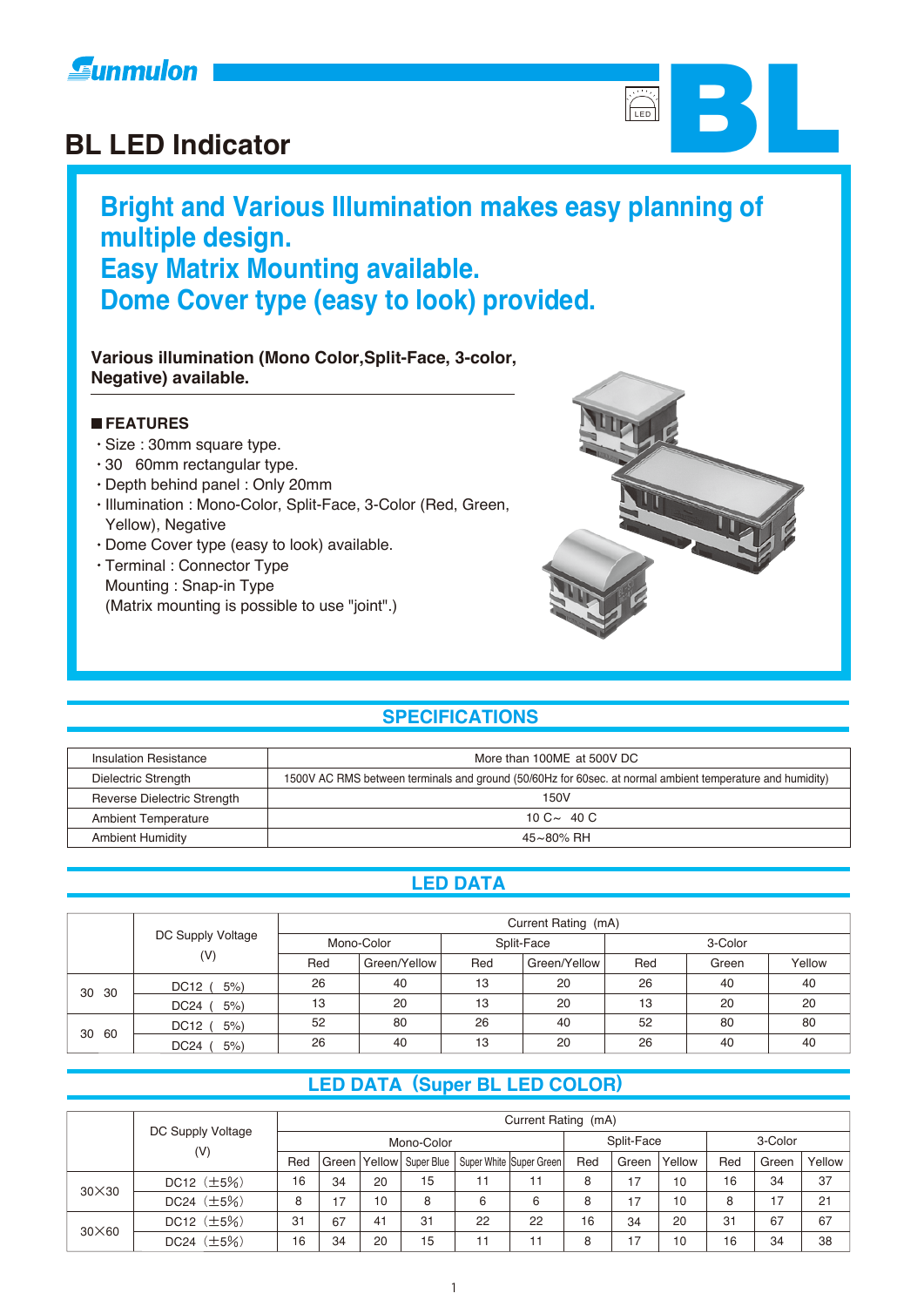**E**unmulon



BL

**DIMENSIONS**



Tolerance :  $\pm$ 0.4mm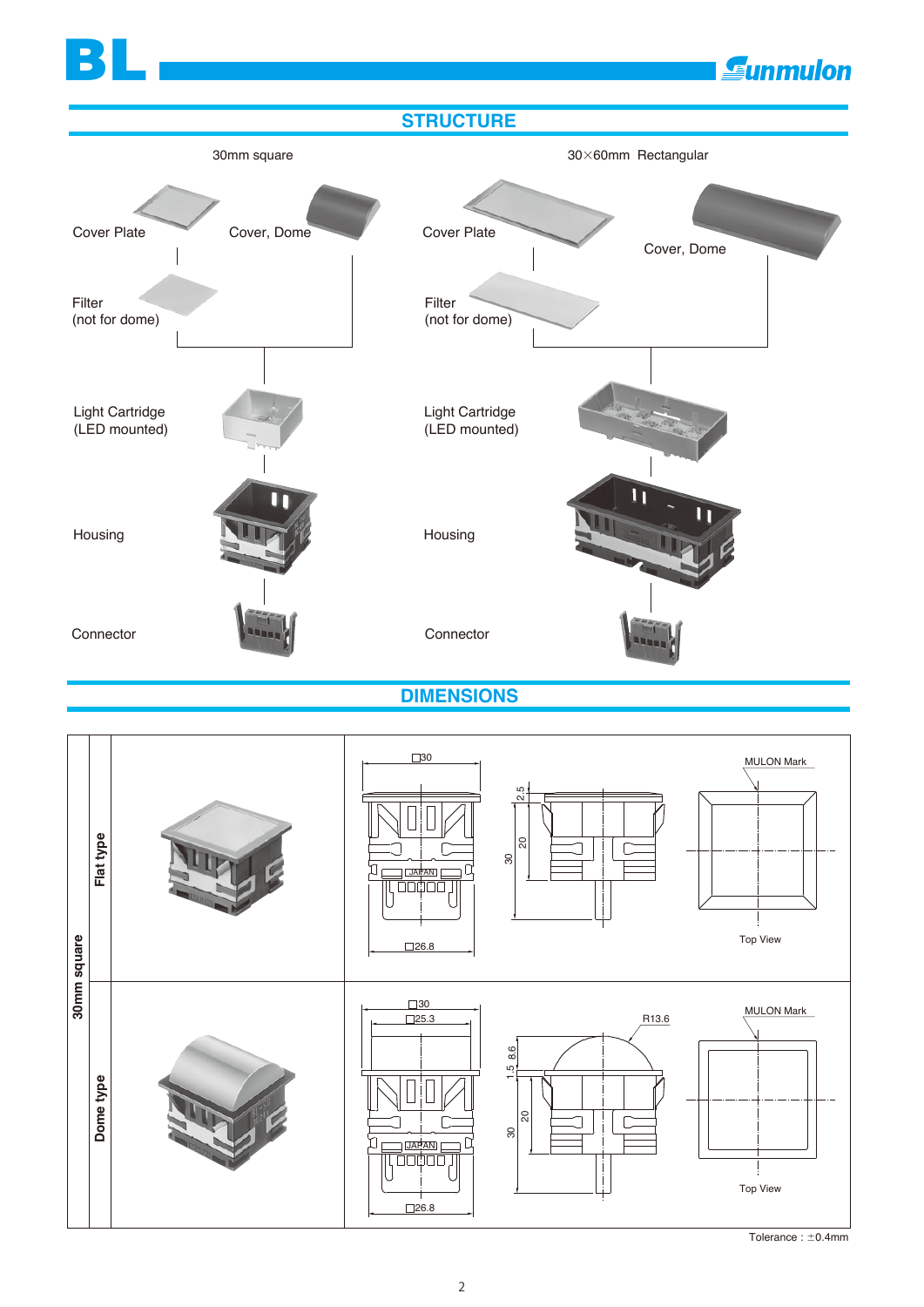

### **DIMENSIONS**



Tolerance :  $\pm$ 0.4mm

 $(30.2n + 60.4m) - 3.2$ 

 $(30.2n + 60.4m) - 3.2$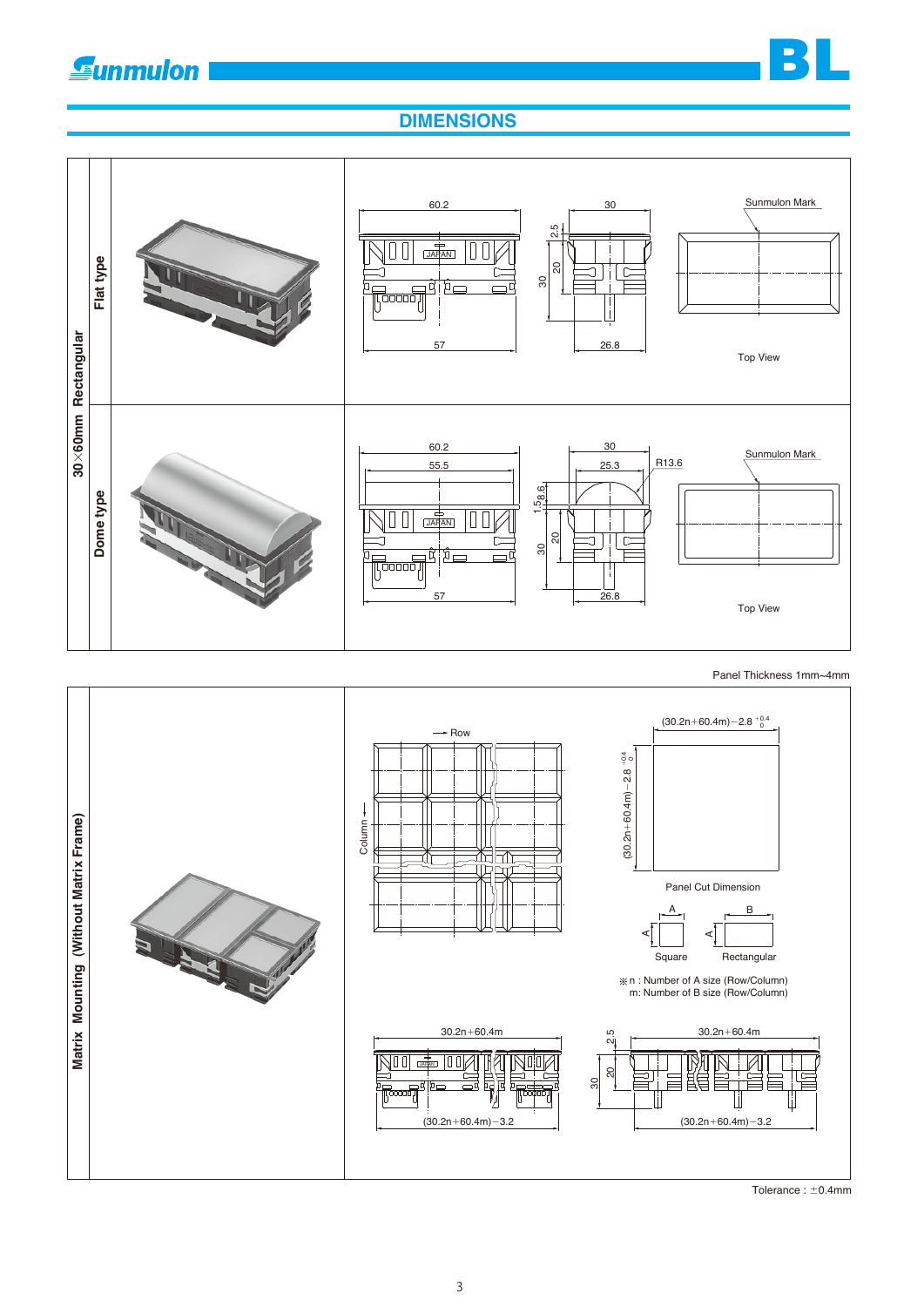

# **Sunmulon**

## **INTERNAL CONNECTION ARRANGEMENTS**



Tolerance :  $\alpha$ 0.4mm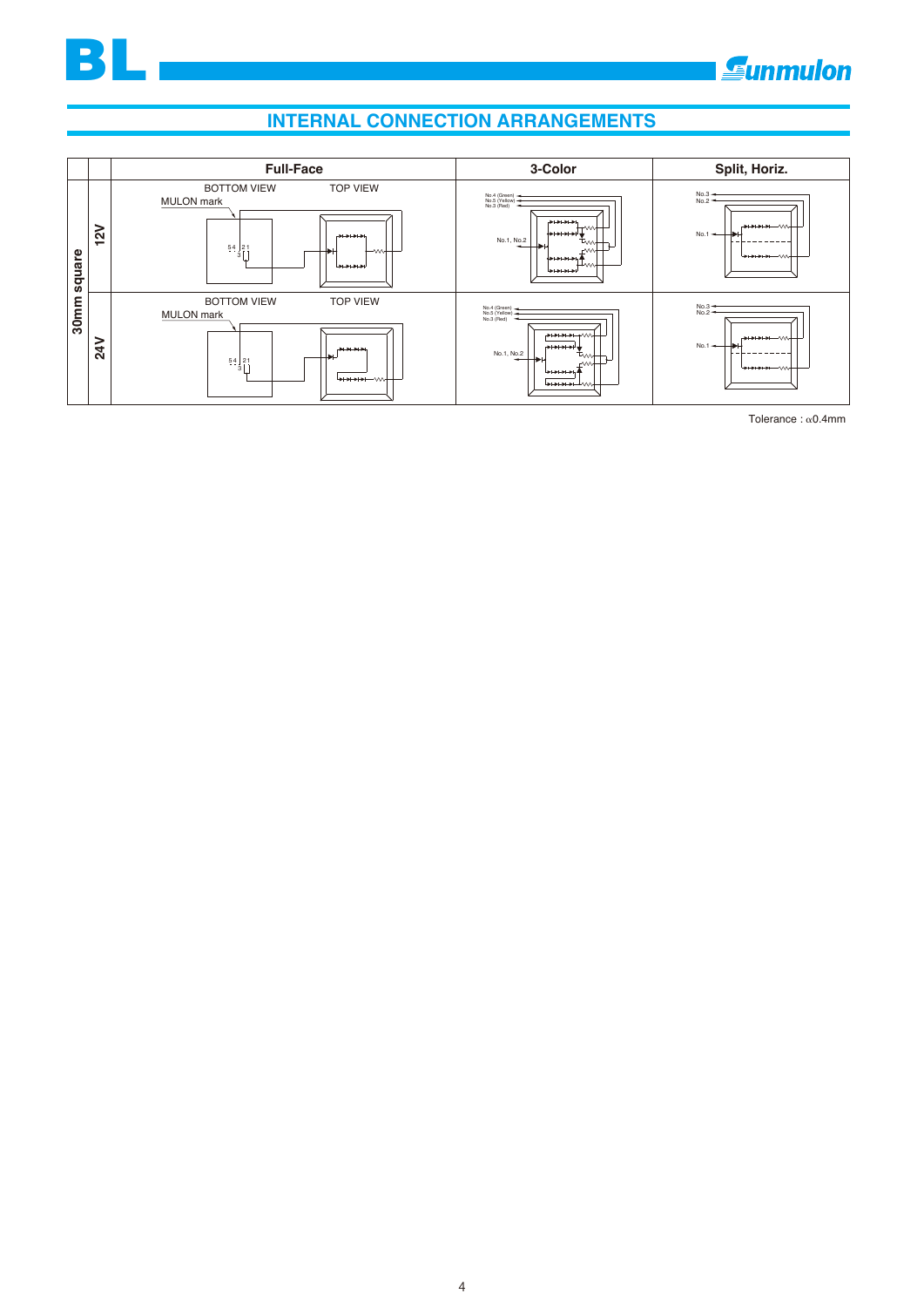

#### **INTERNAL CONNECTION ARRANGEMENTS**



#### **TERMINAL**

#### **TERMINAL LAYOUT**





# Projection<br> $\downarrow$  $\Box$

| Pin No.        | Full-Face     | Split, Vert.  | Split, Horiz. | 3-Color              |
|----------------|---------------|---------------|---------------|----------------------|
|                | Anode $(+)$   | Anode $(+)$   | Anode $(+)$   | Anode $(+)$          |
| 2              | Anode $(+)$   | Cathode $(-)$ | Cathode $(-)$ | Anode $(+)$          |
| 3              | Cathode $(-)$ | Cathode $(-)$ | Cathode $(-)$ | Cathode $(-)$ Red    |
| $\overline{4}$ |               |               |               | Cathode $(-)$ Green  |
| 5              |               |               |               | Cathode $(-)$ Yellow |

Note: Simultaneous lighting is impossible while pin no. 3, 4, 5 for 3-Color Type, also impossible while pin no. 2, 4 and 3, 5 for Split-Face Dual Color Type.

#### **Super BL LED COLOR**

| Pin No. | Full-Face      |               |               | 3-Color              |  |
|---------|----------------|---------------|---------------|----------------------|--|
|         | <b>R. G. Y</b> | SB, SW, SG    | Split         |                      |  |
|         | Anode $(+)$    | Anode $(+)$   | Anode $(+)$   | Anode $(+)$          |  |
| 2       | Anode $(+)$    | Anode $(+)$   | Cathode $(-)$ | Anode $(+)$          |  |
| 3       | Cathode $(-)$  | Cathode $(-)$ | Cathode $(-)$ | Cathode $(-)$ Red    |  |
| 4       |                | Cathode $(-)$ |               | Cathode $(-)$ Green  |  |
| 5       |                |               |               | Cathode $(-)$ Yellow |  |

#### ● CONNECTOR ● Suitable wire

| Wire size  | Diameter       |
|------------|----------------|
| AWG #24-28 | $1.0 - 1.5$ mm |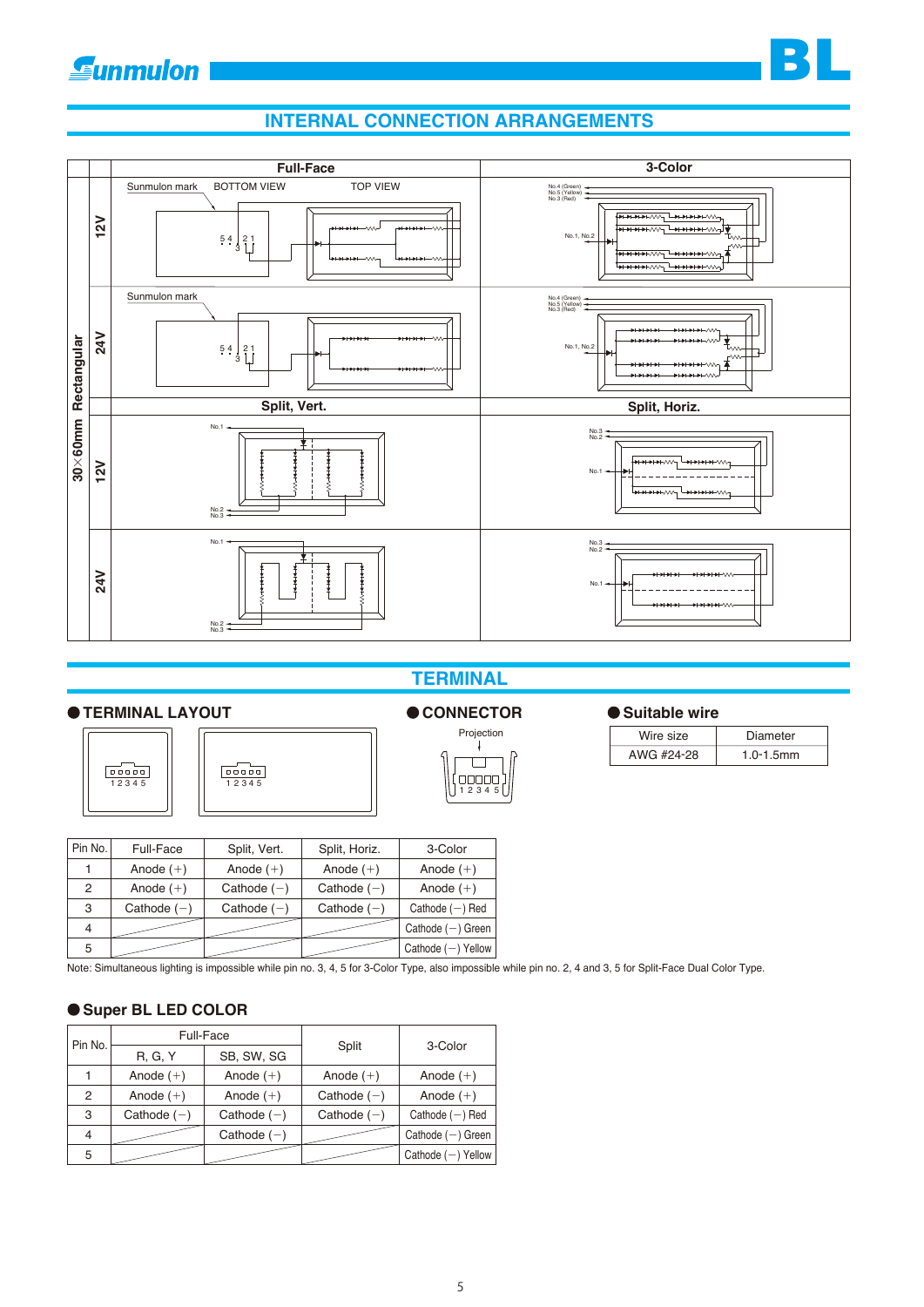

# **Gunmulon**

#### **Panel Cut Dimensions**



Honda Tsushin Kogyo made (KP-309)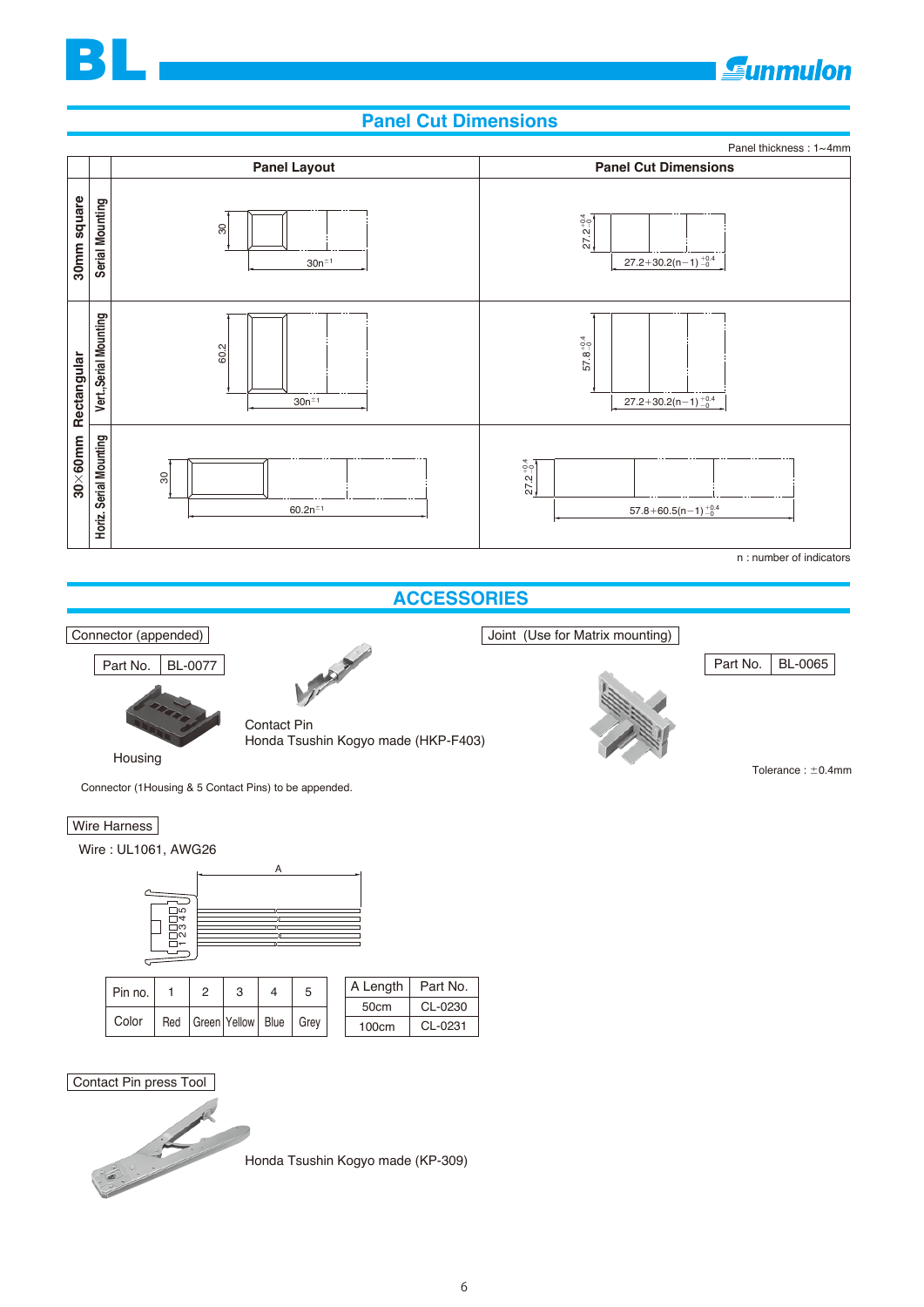# **E**unmulon

#### **ORDERING CODE**



 $\bullet$  In case of Matrix Indicator, please inquiry us how to order.